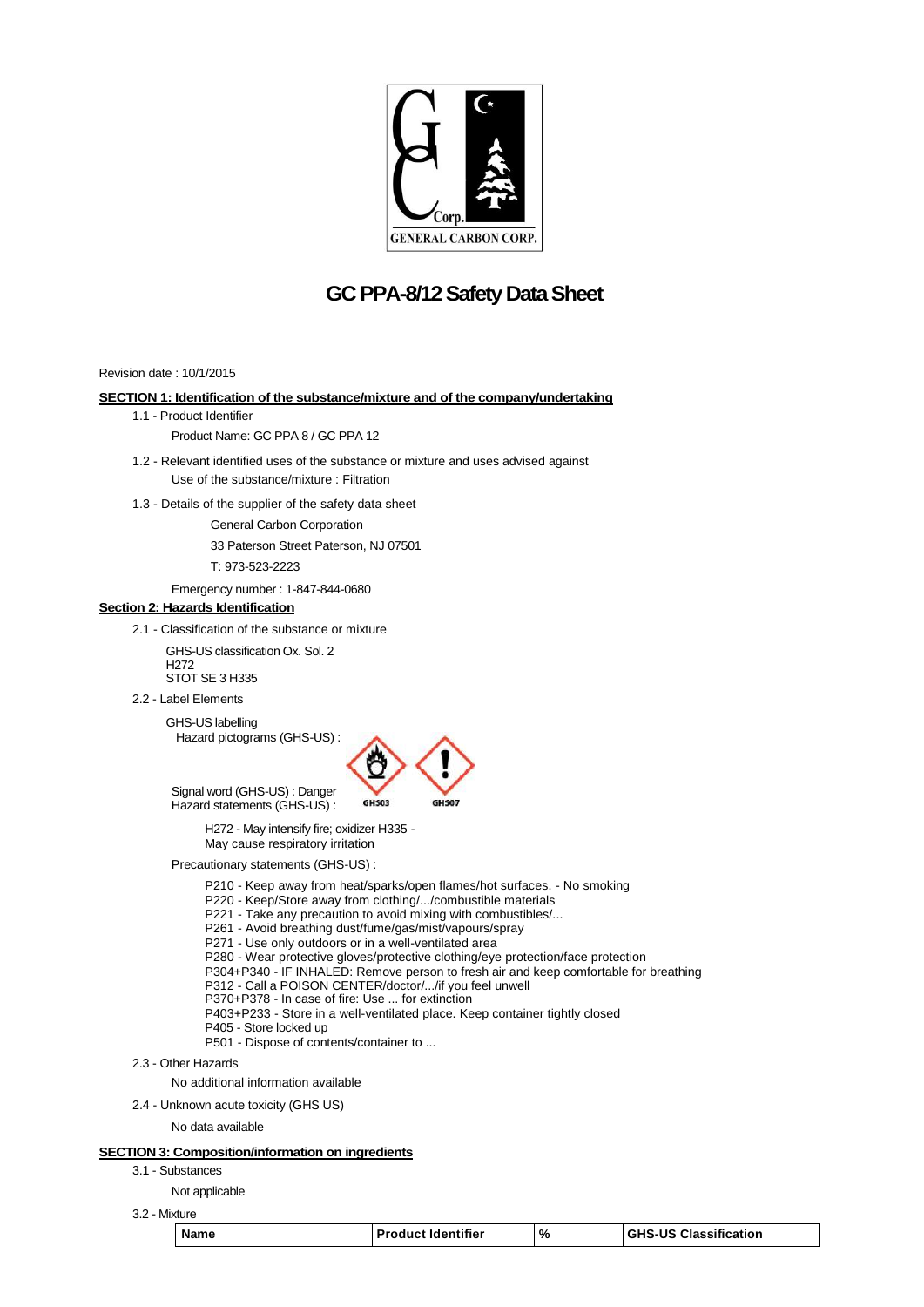| <b>Activated Alumina</b> | (Cas no.) 1344-28-1 | 79.5 - 81.5   | Not classified                                |
|--------------------------|---------------------|---------------|-----------------------------------------------|
| Sodium Bicarbonate       | (Cas no.) 144-55-8  | $12.5 - 14.5$ | Not classified                                |
| Potassium permanganate   | (CAS No.) 7722-64-7 | $8 - 12$      | Ox. Sol. 2. H272<br>Acute Tox. 4 (Oral), H302 |

### **SECTION 4: First aid measures**

4.1 - Description of first aid measures

First-aid measures after inhalation : Remove person to fresh air. If not breathing, administer CPR or artificial respiration. Get immediate medical attention.

First-aid measures after skin contact : If skin reddening or irritation develops, seek medical attention. First-aid measures after eye contact : Immediately flush eyes with plenty of water for at least 15 minutes. If irritation persists get medical attention. First-aid measures after ingestion : If the material is swallowed, get immediate medical attention or advice. DO NOT induce vomiting unless directed to do so by medical personnel.

4.2 - Most important symptoms and effects, both acute and delayed

Symptoms/injuries after inhalation : May cause respiratory irritation. Symptoms/injuries after skin contact : Causes skin irritation. May stain body tissue. Symptoms/injuries after eye contact : Causes serious eye irritation. Symptoms/injuries after ingestion : May be harmful if swallowed.

4.3 - Indication of any immediate medical attention and special treatment needed

No additional information available

## **SECTION 5: Firefighting measures**

5.1 - Extinguishing media

Suitable extinguishing media : Use extinguishing media appropriate for surrounding fire. Unsuitable extinguishing media : None.

5.2 - Special hazards arising from the substance or mixture

Fire hazard : May intensify fire; oxidizer. Explosion hazard : None known.

5.3 - Advice for firefighters

Protection during firefighting : Firefighters should wear full protective gear.

### **SECTION 6: Accidental release measures**

6.1 - Personal precautions, protective equipment and emergency procedures

General measures : Avoid contact with the skin and the eyes. For non-emergency personnel : No additional information available For emergency responders : No additional information available

6.2 - Environmental precautions

None.

6.3 - Methods and material for containment and cleaning up

For containment : If possible, stop flow of product. Methods for cleaning up : Shovel or sweep up and put in a closed container for disposal.

6.4 - Reference to other sections

No additional information available

### **SECTION 7: Handling and storage**

7.1 - Precautions for safe handling

Precautions for safe handling : Avoid contact with eyes.

- 7.2 Conditions for safe storage, including any incompatibilities
	- Storage conditions : Protect containers from physical damage. Store in dry, cool, well-ventilated area.
- 7.3 No additional information available

### **SECTION 8: Exposure controls/personal protection**

8.1 - Control parameters

No additional information available

8.2 - Exposure controls

Appropriate engineering controls : Local exhaust and general ventilation must be adequate to meet exposure standards.

Hand protection : Use impervious gloves to minimize skin contact

2014 EN (English) 3/5 Eye protection : Safety glasses. Skin and body protection : Wear suitable working clothes. Respiratory protection : If airborne concentrations are above the applicable exposure limits, use NIOSH approved respiratory protection.

### **SECTION 9: Physical and chemical properties**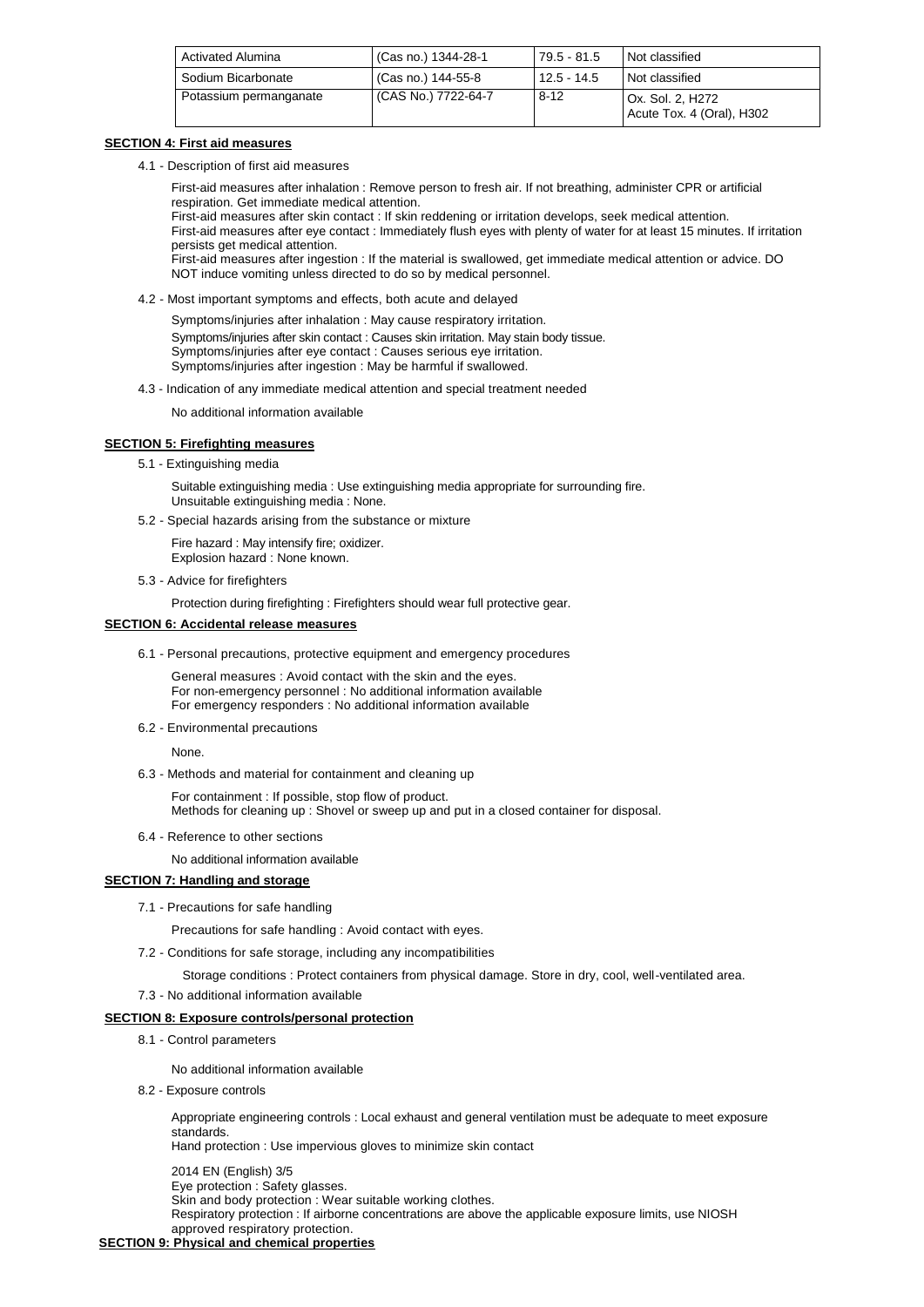9.1 - Information on basic physical and chemical properties

Physical state : Solid Appearance : Granules Colour : Purple Odour : No data available Odour threshold : No data available pH : No data available Relative evaporation rate (butylacetate=1) : No data available Melting point : No data available Freezing point : No data available Boiling point : No data available Flash point : No data available Self ignition temperature : No data available Decomposition temperature : No data available Flammability (solid, gas) : No data available Vapour pressure : No data available Relative vapour density at 20 °C : No data available Relative density : 59-61 lb/ft3 Solubility : No data available Log Pow : No data available Log Kow : No data available Viscosity, kinematic : No data available Viscosity, dynamic : No data available Explosive properties : No data available Oxidising properties : No data available Explosive limits : No data available

9.1 - Other information

No additional information available

# **SECTION 10: Stability and reactivity**

10.1 - Reactivity

None known.

10.2 - Chemical stability

Stable under normal conditions.

- 10.3 Possibility of hazardous reactions Will not occur
- 10.4 Conditions to avoid

None

10.5 - Incompatible materials

None

10.6 - Hazardous decomposition products

None

#### **SECTION 11: Toxicological information**

11.1 - Information on toxicological effects

Acute toxicity : Not classified

| Activated Alumina (1344-28-1) |             |  |  |  |
|-------------------------------|-------------|--|--|--|
| LD50 oral rat                 | >5000 mg/kg |  |  |  |
|                               |             |  |  |  |
|                               |             |  |  |  |
|                               |             |  |  |  |

Skin corrosion/irritation : Causes skin irritation. Serious eye damage/irritation : Causes serious eye irritation. Respiratory or skin sensitisation : Not classified

| Potassium permanganate (7722-64-7)                                        |           |  |
|---------------------------------------------------------------------------|-----------|--|
| LD50 oral rat                                                             | 750 mg/kg |  |
| Germ cell mutagenicity: Not classified<br>Carcinogenicity: Not classified |           |  |

Reproductive toxicity : Not classified Specific target organ toxicity (single exposure) : Not classified Specific target organ toxicity (repeated exposure) : Not classified

#### **Sodium Bicarbonate (144-55-8)**

LD 50 oral rat 4,220 mg/kg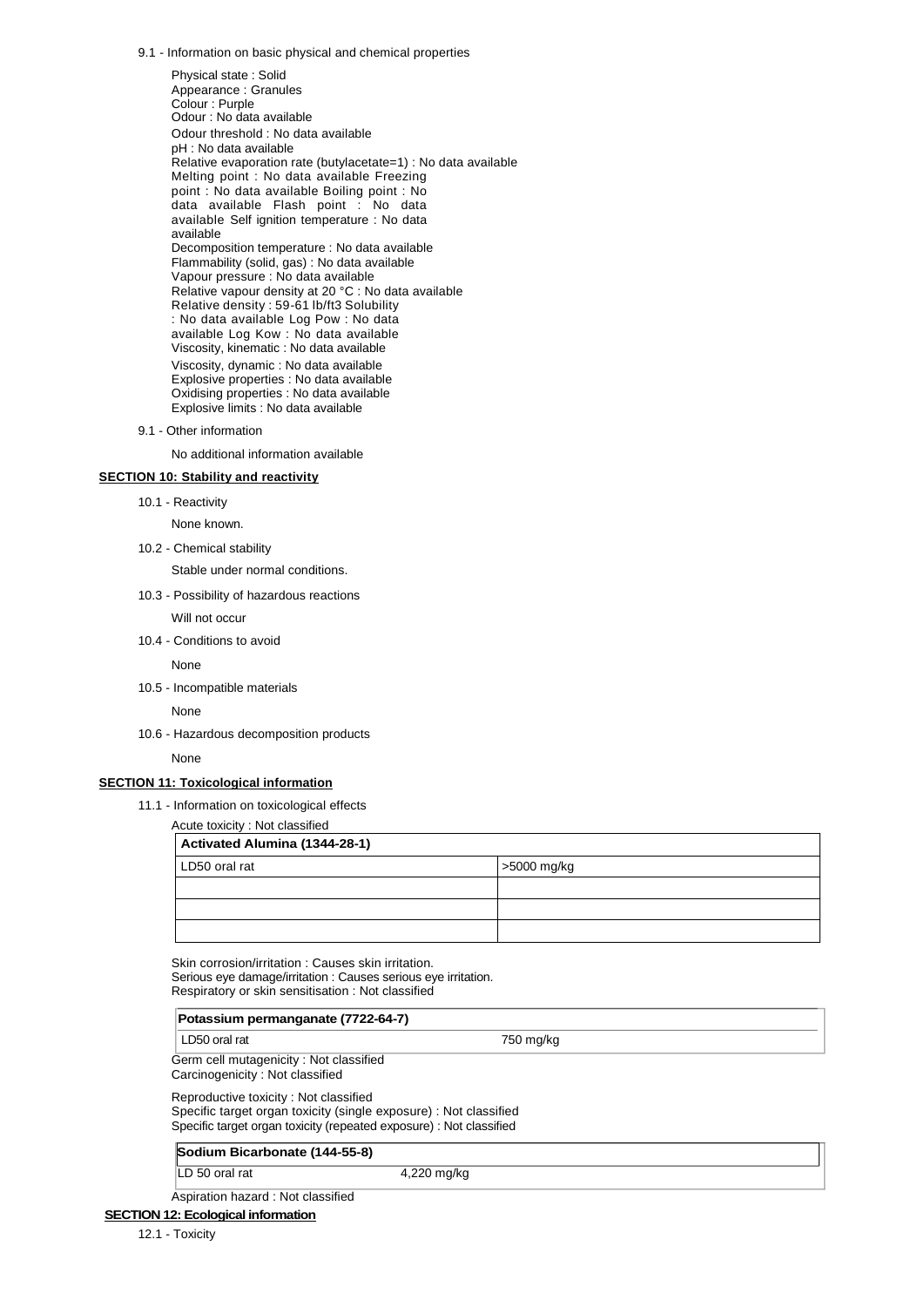| Activated Alumina (1344-28-1)      |                                                                                    |  |  |  |
|------------------------------------|------------------------------------------------------------------------------------|--|--|--|
| LC50 fishes 1                      | 1800 mg/l (Exposure time: 96 h - Species: Brachydanio<br>rerio [semi-static])      |  |  |  |
| EC50 Daphnia 1                     | 1000 - 1800 mg/l (Exposure time: 48 h - Species:<br>Daphnia magna)                 |  |  |  |
| EC50 other aquatic organisms 1     | 18 mg/l (Exposure time: 96 h - Species: Desmodesmus<br>subspicatus)                |  |  |  |
| $LC50$ fish $2$                    | 3200 - 5600 mg/l (Exposure time: 96 h - Species:<br>Oryzias latipes [semi-static]) |  |  |  |
| Potassium permanganate (7722-64-7) |                                                                                    |  |  |  |
| LC50 fishes 1                      | 3.3 - 3.93 mg/l (Exposure time: 96 h - Species:<br>Carassius auratus [static])     |  |  |  |
| LC50 fish 2                        | 2.97 - 3.11 mg/l (Exposure time: 96 h - Species:<br>$C$ <i>vorinus corpio)</i>     |  |  |  |

### 12.2 - Persistence and degradability

No additional information available

- 12.3 Bioaccumulative potential
- 12.4 Mobility in soil

No additional information available

# **Sodium Bicarbonate (144-55-8)**

 $\log$  Pow  $\Big|0.65$ 

Cyprinus carpio)

12.5 - Other adverse effects

No additional information available

# **SECTION 13: Disposal considerations**

13.1 - Waste treatment methods

Waste disposal recommendations : Dispose of contents/container in accordance with local/regional/national/international regulations.

# **SECTION 14: Transport information**

In accordance with DOT / ADR / RID / ADNR / IMDG / ICAO / IATA

14.1 - UN number

Not applicable

14.2 - UN proper shipping name

Not applicable

# **SECTION 15: Regulatory information**

15.1 - US Federal regulations

### 15.2 - US State regulations

### **SECTION 16: Other information**

**Potassium permanganate (7722-64-7)**

Listed on the United States TSCA (Toxic Substances Control Act) inventory

Full text of H-phrases:

| Potassium permanganate (7722-64-7)                                                                                                                        |                                               |  |  |  |
|-----------------------------------------------------------------------------------------------------------------------------------------------------------|-----------------------------------------------|--|--|--|
| U.S. - Massachusetts - Right To Know List<br>U.S. - New Jersey - Right to Know Hazardous Substance List<br>U.S. - Pennsylvania - RTK (Right to Know) List |                                               |  |  |  |
| Acute Tox. 3 (Oral)                                                                                                                                       | 0.65                                          |  |  |  |
| Eye Irrit. 2A                                                                                                                                             | Serious eye damage/eye irritation Category 2A |  |  |  |
| Skin Corr. 1A                                                                                                                                             | skin corrosion/irritation Category 1A         |  |  |  |
| Skin Irrit. 2                                                                                                                                             | skin corrosion/irritation Category 2          |  |  |  |
| H <sub>301</sub>                                                                                                                                          | Toxic if swallowed                            |  |  |  |
| H <sub>314</sub>                                                                                                                                          | Causes severe skin burns and eye damage       |  |  |  |
| H <sub>315</sub>                                                                                                                                          | Causes skin irritation                        |  |  |  |
| H319                                                                                                                                                      | Causes serious eye irritation                 |  |  |  |